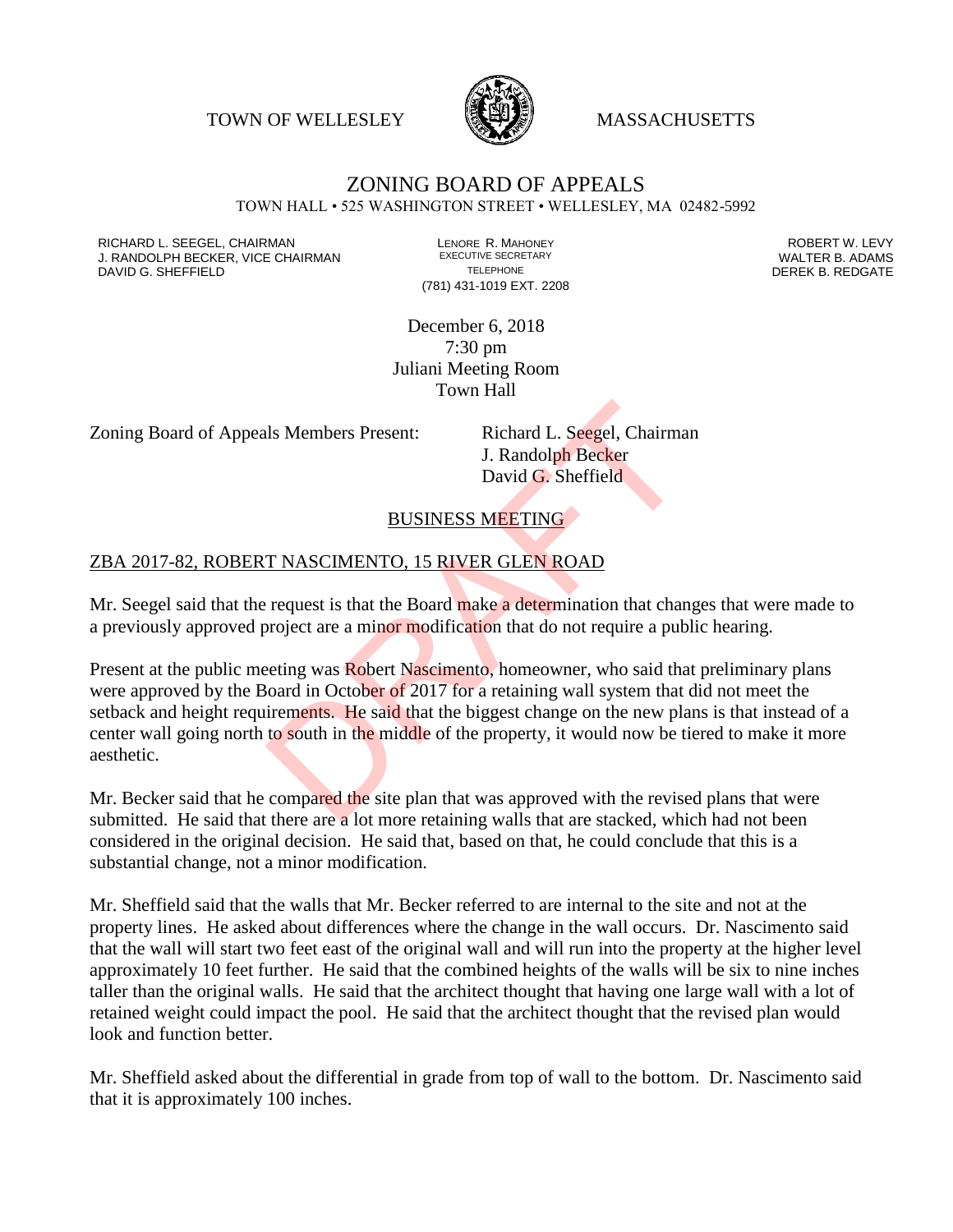Mr. Seegel said that the neighbors did not have a chance to comment. He said that this should be discussed at a public hearing.

Mr. Seegel asked if there was anyone present who wished to speak to the petition.

Mr. Becker moved, Mr. Sheffield seconded the motion, and the Board voted unanimously to approve the determination that the proposed modifications are substantial changes that require a public hearing.

## ZBA 2018-29, ANTHONY & LEAH CINELLI, 102 OAK STREET

Present at the public meeting was Michael Tartamella, Architect, representing Anthony and Leah Cinelli. He said that in May of 2018, the Petitioner applied for an addition to a pre-existing nonconforming structure at 102 Oak Street. He said that the addition was conforming and included a detached two car garage. He said that the original proposal was unanimously approved by the Board. As said that as time went on and construction drawings were done for the project, the homeowners asked if they could connect the detached garage to the existing structure. He said that they developed a small one-story connection piece that conforms. He said that TLAG will increase by 234 square feet, for a total of 3,492 square feet, which is below the 3,600 square foot threshold. He said that they submitted drawings that represent the proposed change. He said that they feel that the proposed change is de minimis and does not nullify the original decision.

Mr. Becker said that a new site plan had not been submitted. He asked about the distance from the rear of the garage to the rear lot line. Mr. Tartamella said that none of that has changed from the previous decision. He said that they are not proposing any change to the location of the garage that was previously approved. Mr. Becker said that when the garage is connected to the house, if it is nonconforming, it will add a nonconformity to the house. Mr. Tartamella said that the new garage will be conforming. He said that the only nonconformity is the front corner of the house. He said that every addition that was proposed in May and tonight is conforming. meet the deached garage to the existing structure. He saft<br>tion piece that conforms. He said that TLAG will increas<br>tre feet, which is below the 3,600 square foot threshold.<br>t represent the proposed change. He said that th

Mr. Seegel asked if there was anyone present who wished to speak to the request.

Mr. Becker moved, Mr. Sheffield seconded the motion, and the Board voted unanimously to approve the determination that the proposed modification is not a substantial change that requires a public hearing.

# PUBLIC HEARING

### ZBA 2018-75, UNITARIAN UNIVERSALIST WELLESLEY, 309 WASHINGTON STREET

Presenting the case at the hearing was John Spencer, representing the Wellesley Farmers Market. He said that the request is for extension of the special permit.

Mr. Becker asked about separation between the market location and traffic. Mr. Spencer said that the map that was submitted shows the driveway to the left of the church and it circles around one way to the right. He said that the Farmers Market only uses the first section. He said that the hope is, that if the market expands, it will go out to the parking lot to the left.

Mr. Becker asked if cones or barriers are used to separate incoming traffic from the sales. Mr. Spencer said that currently it is pick up only. He said that if they get enough volume, they will go to on-site sales. He said that the volume now is only between 30 to 40 pickups during one and a half hours, so traffic is not really an issue. Mr. Becker said that his concern is about separation of pedestrians from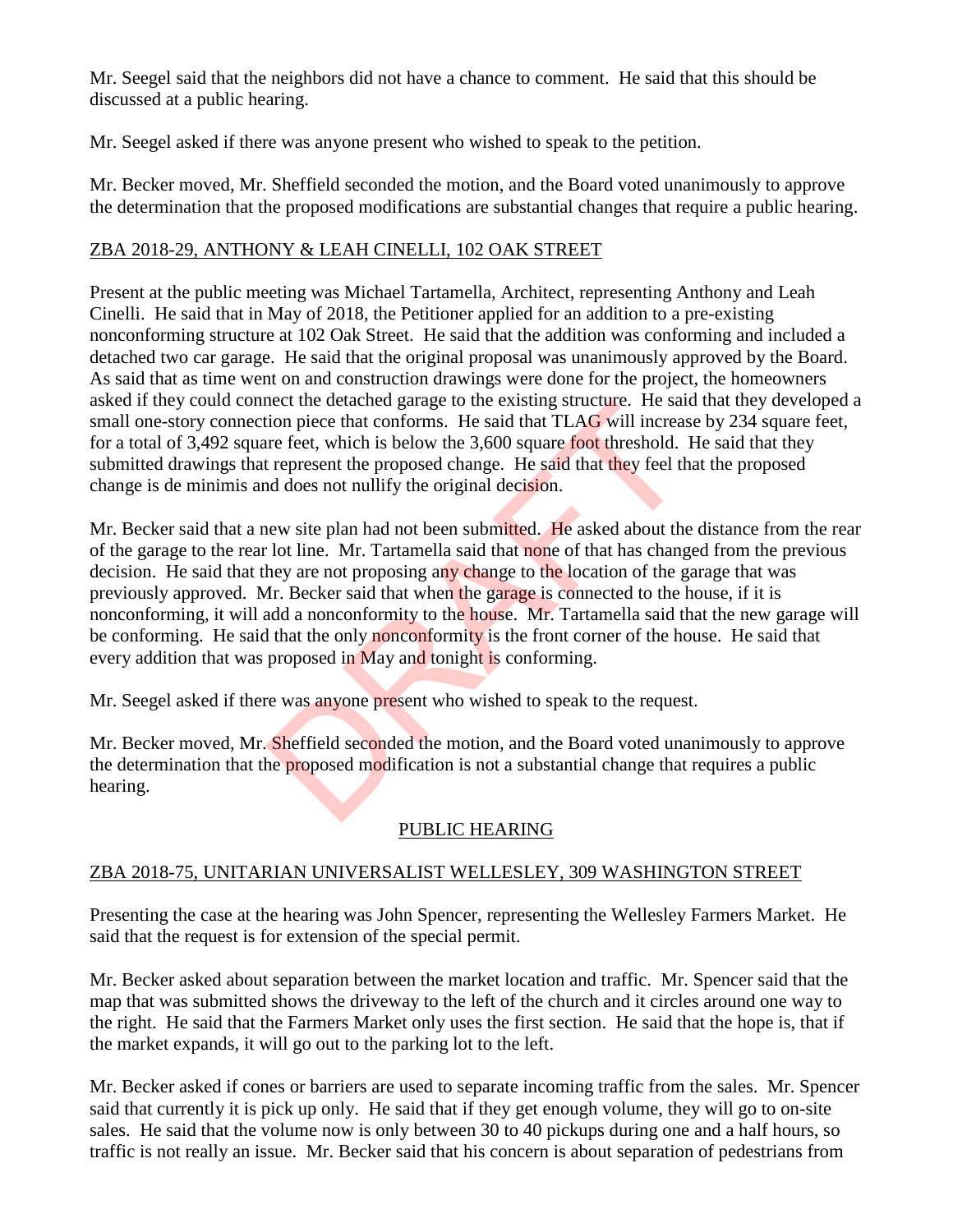cars. Mr. Spencer said that there is a sidewalk to the right of the driveway that is not shown on the map. He said that is the only pedestrian zone.

Mr. Seegel asked about changes to the special permit. Mr. Spencer said that there are no changes. He said that the request is for renewal of the special permit. He said that in the year that they operated, he did not see any pedestrian traffic at the church. He said that people come in their cars, park and pick up their order.

Mr. Sheffield said that he made inquiries of some the merchants who are neighbors and they did not have any problems and experienced no difficulties with the traffic or the operation of the market.

Mr. Seegel asked if there was anyone present at the public hearing who wished to speak to the petition.

The Board discussed the conditions that are in effect and approved a change from a one year to a two year expiration date.

Mr. Becker moved, Mr. Sheffield seconded the motion, and the Board voted unanimously to approve renewal of the special, subject to the conditions that are in effect, with the exception that the expiration date shall be changed to two years.

Mr. Seegel said that the Planning Board recommended approval of the petition.

### ZBA 2018-76, WEI CHAO GUAN, 25 OLD COLONY ROAD

Presenting the case at the hearing was Wei Chao Guan, the Petitioner. Mr. Guan said that the request is to put addition behind the house and a two car garage beside the house. He said that the original setback of the house was 17.5 feet. He said that the request is for a special permit to continue that setback where 20 feet is required. Sheffield seconded the motion, and the Board voted una<br>subject to the conditions that are in effect, with the excep<br>two years.<br>Planning Board recommended approval of the petition.<br>IAO GUAN, 25 OLD COLONY ROAD<br>ne hearing wa

Mr. Becker asked if TLAG calculations had been done. Mr. Guan said that they had not be done.

Mr. Becker said that two retaining walls are shown on the plot plan. He asked if those walls are existing. Mr. Guan said that the walls are existing.

Mr. Becker said that the height above grade was shown on the plans. He said that there was no information about what the grades are.

Mr. Sheffield said that the entire length of the new two car garage and the mudroom will be 17.5 feet from the property line, whereas previously there was just a corner of the garage was at that distance. He discussed continuity of the building and changing direction. He said that the design would benefit by pushing it forward to be more compatible with the original design of the house.

Mr. Sheffield said that on Sheet A2.0a, the existing elevation shows a two car garage door. He said that it should be a one car garage door. Mr. Guan said that the existing garage is a one car garage and the proposed two car garage will be next to it. He said that the plan is to reduce the size of the door on the existing one car garage.

Mr. Becker said that the Board received a letter from the DPW, dated November 14, 2018, regarding drainage. Mr. Seegel read the letter from James Manzolini into the record. He said that the DPW requirement for silt sacks in the catch basins during construction will be made a condition of the decision.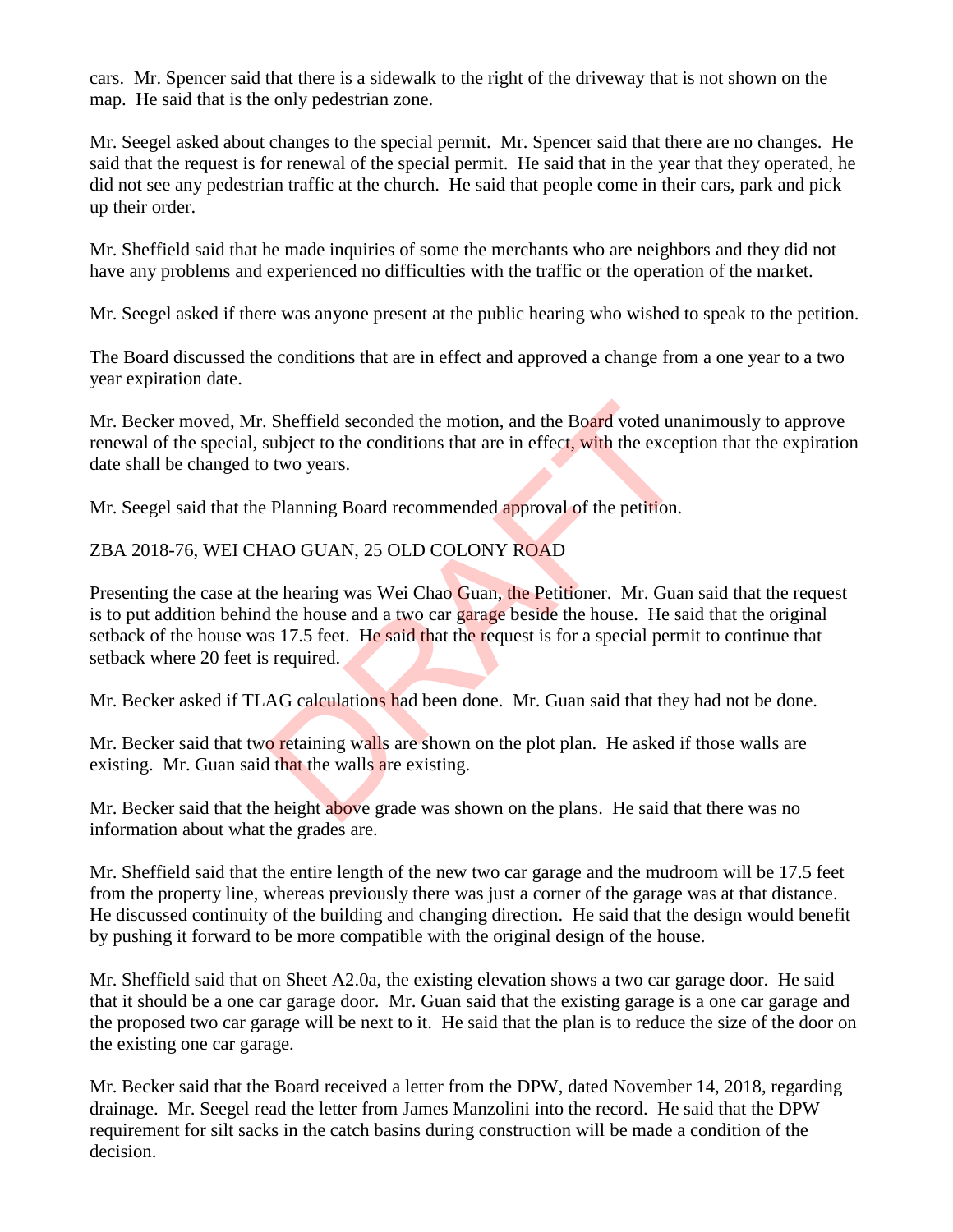Mr. Sheffield identified the nonconformities on the property.

Mr. Seegel read the Planning Board recommendation.

Mr. Sheffield moved, Mr. Becker seconded the motion, and the Board voted unanimously to approve a special permit, subject to the condition that the DPW drainage recommendations be incorporated into the decision, finding that the proposed alteration does not result in additional nonconformities, does result in intensification of existing nonconformities, and is not substantially more detrimental to the neighborhood than the existing nonconforming structure.

#### ZBA 2018-77, RICHARD GOLOB & LUCIA LOVISON, 405 LINDEN STREET

Presenting the case at the hearing was Shannon Scarlett, Architect, representing Richard Golob and Lucia Lovison, the Petitioner.

Ms. Scarlett said that the house is nonconforming for two side yard setbacks. She said that there is a small one-story addition on the back of house and the proposal is to build on top of it. She said that the only change in dimension will be for the overhang to meet the edge of the existing house. She said that the lower level will stay intact. She said that there is a small vestibule attached that is falling off of the house. She said that the proposal is to take that down and rebuild a new small mudroom, as well as replacing the side steps with a more gracious entry. e house is nonconforming for two side yard setbacks. Sh<br>a on the back of house and the proposal is to build on top<br>on will be for the overhang to meet the edge of the existit<br>stay intact. She said that there is a small ves

Mr. Sheffield said that the lot is nonconforming with a frontage of 58.71 feet. Mr. Becker said that the front yard setback is also nonconforming but neither of these nonconformities impact the project.

Ms. Scarlett said that the right side yard setback is encroached by 1.5 feet by the porch. Mr. Becker said that the 13.5 foot setback on the right side is to the bow front. Mr. Sheffield confirmed that the 17.8 foot setback is to the new work. Ms. Scarlett said that it is setback from the existing corner by 2.5 feet. Mr. Sheffield said that it will be further away from the property line than the existing corner. He said that the design is a good solution.

Mr. Seegel asked if the Petitioner consulted the Planning Department regarding demolition delay. Ms. Scarlett said that the only demolition will be the mudroom at the corner. Mr. Seegel said that they will need to have a plan that shows what percentage of the area will be demolished or encompassed for the Planning Board.

Mr. Seegel asked if there was anyone present at the public hearing who wished to speak to the petition.

Linda Griffith, 401 Linden Street, said that she lives next door in an 1840 colonial farmhouse. She said that her property and the property at 405 Linden was originally an orchard for the 1770 house of the Snyder's across the street. She said that she had not seen any impact statements. She asked if there is a requirement for environment impact statements for adding the second floor on the historical trees and heritage plants on both properties. Mr. Seegel that there were no requirements that he was aware of. He said that the property is not located in a Historic District. Ms. Griffith asked if there were any requirements environmental for the Natural Resources Commission. She said that she had an arborist visit her property today. She said that there is a large tree next to the mudroom and its branches come over her house. She said that she paid \$5000 this past winter for damages from branches that feel as a result of previous construction. She said that the arborist had concerns about the root system of that tree and felt that it should be braced. She said that she is concerned about the impacts of adding stories on the trees and plants on both properties. Mr. Seegel said that Ms. Griffith should consult with the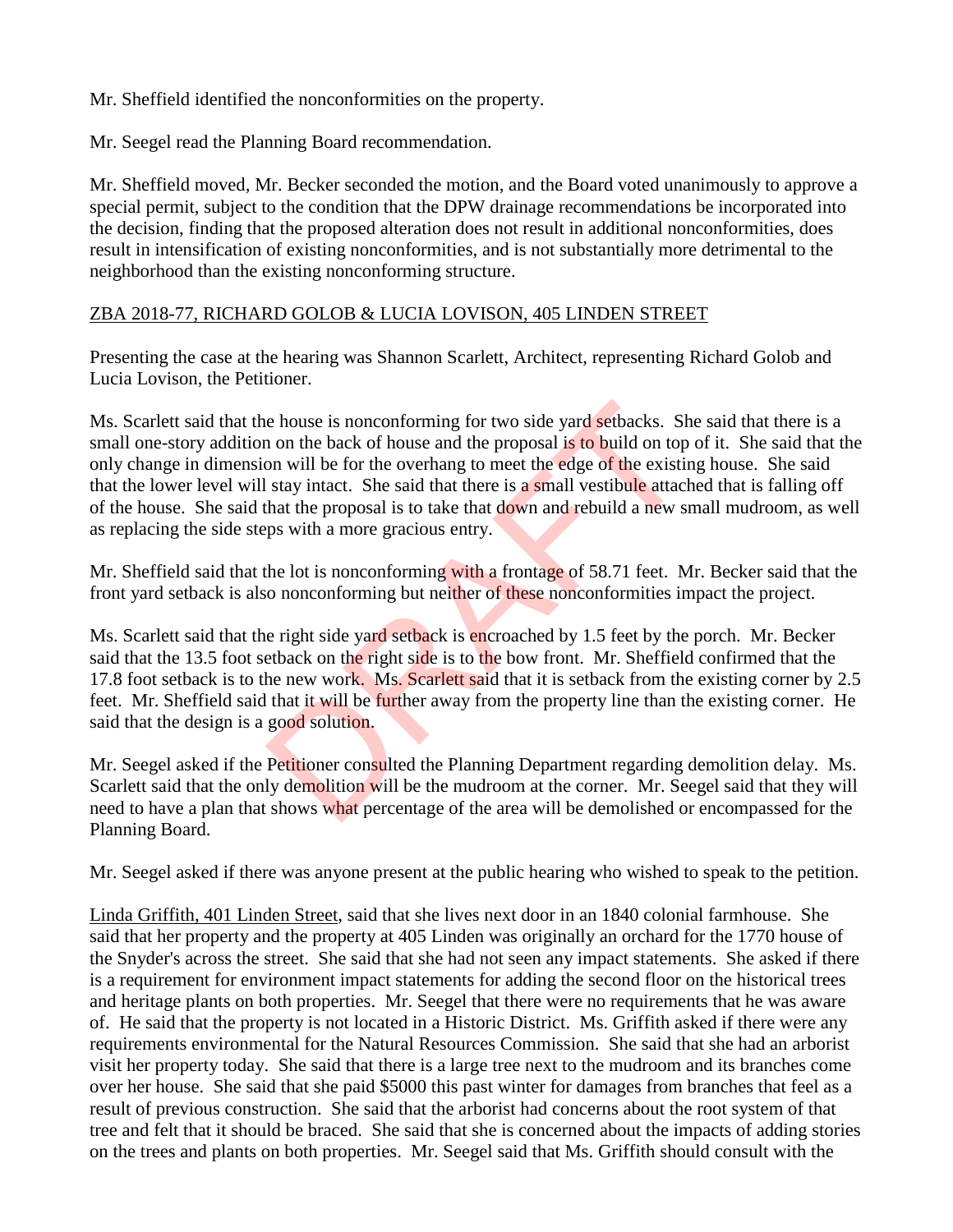Building Inspector regarding the trees. He said that the Town has a Tree Preservation Bylaw in effect. He said that Ms. Griffith should submit the arborist's recommendation to the Building Inspector. Ms. Griffin said that she was concerned that she has no recourse if the trees or heritage plants on her property are damaged as a result of the proposed construction. Mr. Seegel asked if there are any plans to take the tree down. Ms. Scarlett said that there are no plans to take it down. She said that the tree is huge. Mr. Seegel recommended that Ms. Griffith speak with the Building Inspector to determine what the rules are concerning the tree.

Mr. Sheffield said that there is plenty of room for construction activity that will come nowhere near the side property line.

Mr. Seegel read the Planning Board recommendation.

Mr. Sheffield identified the nonconformities on the property. Mr. Sheffield moved, Mr. Becker seconded the motion, and the Board voted unanimously to approve a special permit, finding that the proposed alteration does not result in additional nonconformities, does result in intensification of existing nonconformities, and is not substantially more detrimental to the neighborhood than the existing nonconforming structure.

### ZBA 2018-78, NOEL & PETER GEARHART, 23 PLYMOUTH ROAD

Presenting the case at the hearing was Peter Gearhart, the Petitioner. He said that this application concerns a conforming lot with a nonconforming structure. He said that they are planning a two story addition at the rear of the house on top of an existing screened porch. He said that the side lot line angles and is not parallel to the side of the house. He said that it clips the corner of the existing screened porch. He said that the plan is to use the foundation for the screened porch and build on top of it. He said that the request is for a special permit for the encroachment in the side yard setback. Solution in a and alternative method in the neighborhood is shot result in a<br>s, and is not substantially more detrimental to the neighb<br>s structure.<br> $\frac{k}{k}$  PETER GEARHART, 23 PLYMOUTH ROAD<br>ne hearing was Peter Gearhart,

Mr. Sheffield asked if the proposed bay window next to the family room will be cantilevered. Mr. Gearhart said that it will be. He said that it will not extend the foundation. He said that there is a full poured concrete foundation under the screened porch that goes to frost.

Mr. Becker said that the proposed TLAG is slightly above the trigger for the zone but the lot size is significantly bigger than the requirements for the zone, so the slight overage does not impact the large house aspect for the house on the lot.

Mr. Seegel read the Planning Board recommendation.

Mr. Seegel asked if there was anyone present at the public hearing who wished to speak to the petition.

Mr. Becker identified the nonconformities on the property. Mr. Becker moved, Mr. Sheffield seconded the motion, and the Board voted unanimously to approve a special permit, finding that the proposed alteration does not result in additional nonconformities, does result in intensification of existing nonconformities, and is not substantially more detrimental to the neighborhood than the existing nonconforming structure.

# ZBA 2018-79, GALATEA PARTNERS REALTY TRUST, 45 LOWELL ROAD

Presenting the case at the hearing was Mike Tartamella, representing Galatea Partners Realty Trust, the Petitioner.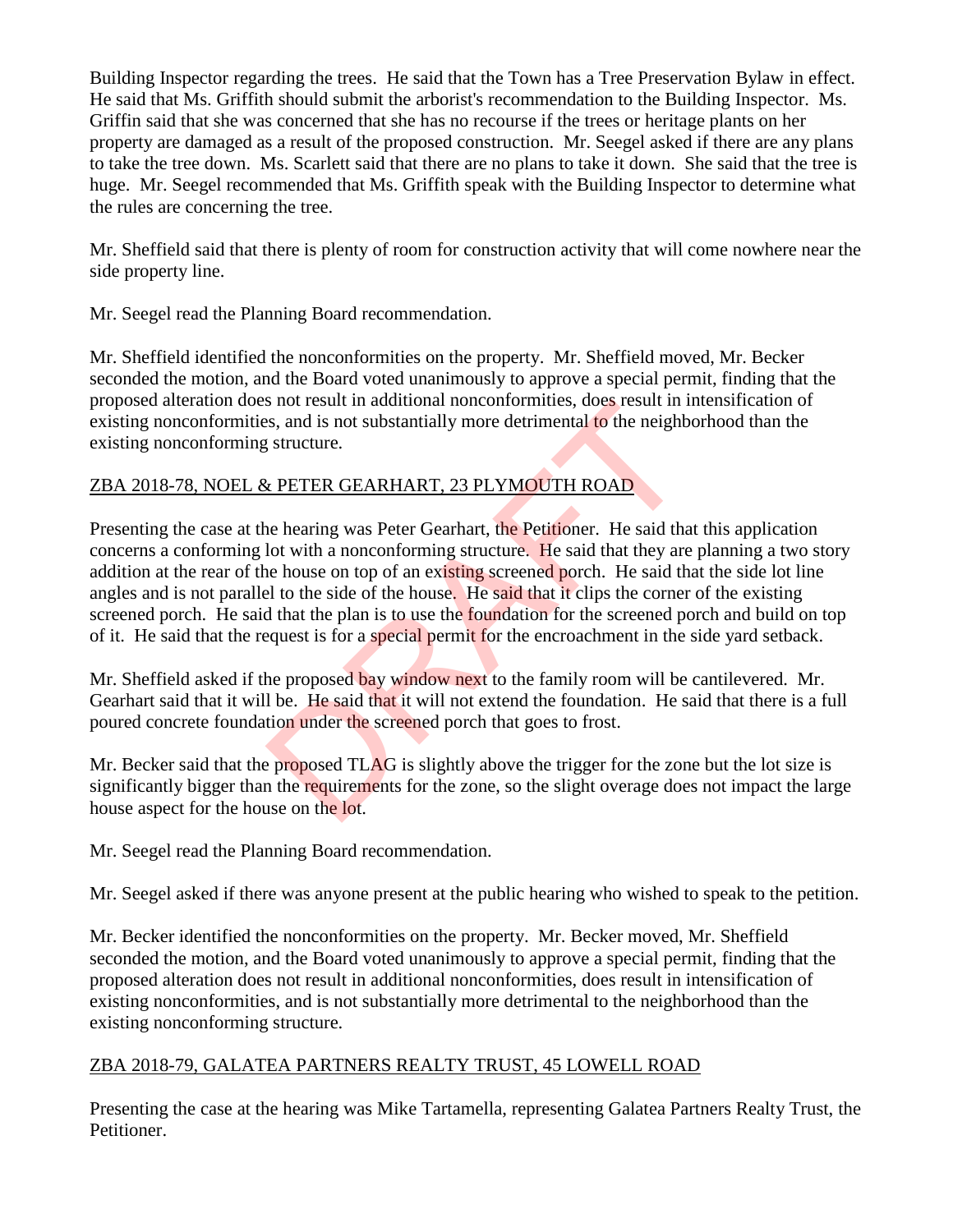Mr. Tartamella said that the Patrick Ahearn Architect office submitted a petition 2011 for this project and a special permit was approved. He said that the house has been sold two times since then and the new homeowner wants to build it. He said that the previously granted special permit has expired. He said that the only change is the TLAG threshold but the it is otherwise the same proposal as 2011. He said that the house was built in the 1930's and is an original Royal Barry Wills house. He said that the lot is 34,886 square feet and is somewhat odd shaped as a pork chop where is rendered the side yard setback at 13.2 feet. He said that the proposal is for addition of a three car garage that will conform. He said that the 2011 TLAG calculation was 5,620 square feet and based on the new 2018 TLAG guidelines the calculation is 6,321 square feet, which is 421 square feet over the TLAG threshold.

Mr. Seegel said that it is a fairly large area for the proposed parking court. He asked if runoff was considered. Mr. Tartamella said that the plan is to put a drywell in to capture the drainage. He said that the parking court is at 30 feet with an area to push snow off to the side. He said that all of the existing tree screening will remain along the north and east property lines. He said that there is also a six foot fence there. He said that the existing screening along Lowell Road and the curb cut will remain. He said that the parking court will accommodate the turning radius for the side facing garage.

Mr. Sheffield confirmed that the property is located in a 20,000 square foot Single Residence District and the lot size is 34,886 square feet.

Mr. Seegel read the Planning Board recommendation.

Mr. Seegel asked if there was anyone present at the public hearing who wished to speak to the petition.

Mr. Sheffield identified the nonconformities on the property. Mr. Sheffield moved, Mr. Becker seconded the motion, and the Board voted unanimously to approve a special permit, finding that the proposed alteration does not result in additional nonconformities, does not result in intensification of existing nonconformities, and is not substantially more detrimental to the neighborhood than the existing nonconforming structure. Example 10 and Tallin and Daniel Thornton, Michael Hall<br>
Beading were Kara and Daniel Thornton, Sheffield moved in a 20,000 square foot Sing<br>
fo square feet.<br>
The monoconformities on the property. Mr. Sheffield moved the B

#### ZBA 2018-80, KARA & DANIEL THORNTON, 56 MADISON ROAD

Presenting the case at the hearing were Kara and Daniel Thornton, Michael Hally, Architect and Richard Nardo, ABRN Development Corp. Ms. Thornton said that it is a 1,500 square foot three bedroom, two bath home. She said that the proposal is to add a master suite in what is currently attic space. She said that a portion of the existing structure protrudes into the front yard setback by several inches above the garage.

Mr. Hally said that the house is split level that was built in the 1950's. He said that the bedrooms over the garage on the left side of the cantilever into the front yard setback. He said that the plan is to build over the single story on the right side of the house. He said that an addition was put on the back of the house in the 1990's. He said that the proposal is to also build a new portico as a bay from extending from the new second floor addition. He said that the Petitioner wanted to ask the Board consider a revision to the plan to make the second floor bay wider. He said that the current bay is seven feet wide and it does not protrude more than two feet from the face of the house. He said that the bay and the portico below would be allowed by right. He said that they showed plans to the Building Inspector. He said that the first elevation is the one that was originally proposed with a seven foot bay over a nine foot portico. He said that alternate plan was for a nine foot bay over the portico. He said that the Building Inspector determined that would not be considered to be a bay because it starts flush with the left hand side of the box of the house. He said that it is the Building Inspector's opinion that a bay can only be within the field of the house. He said that a bay cannot be flush with either end of the house.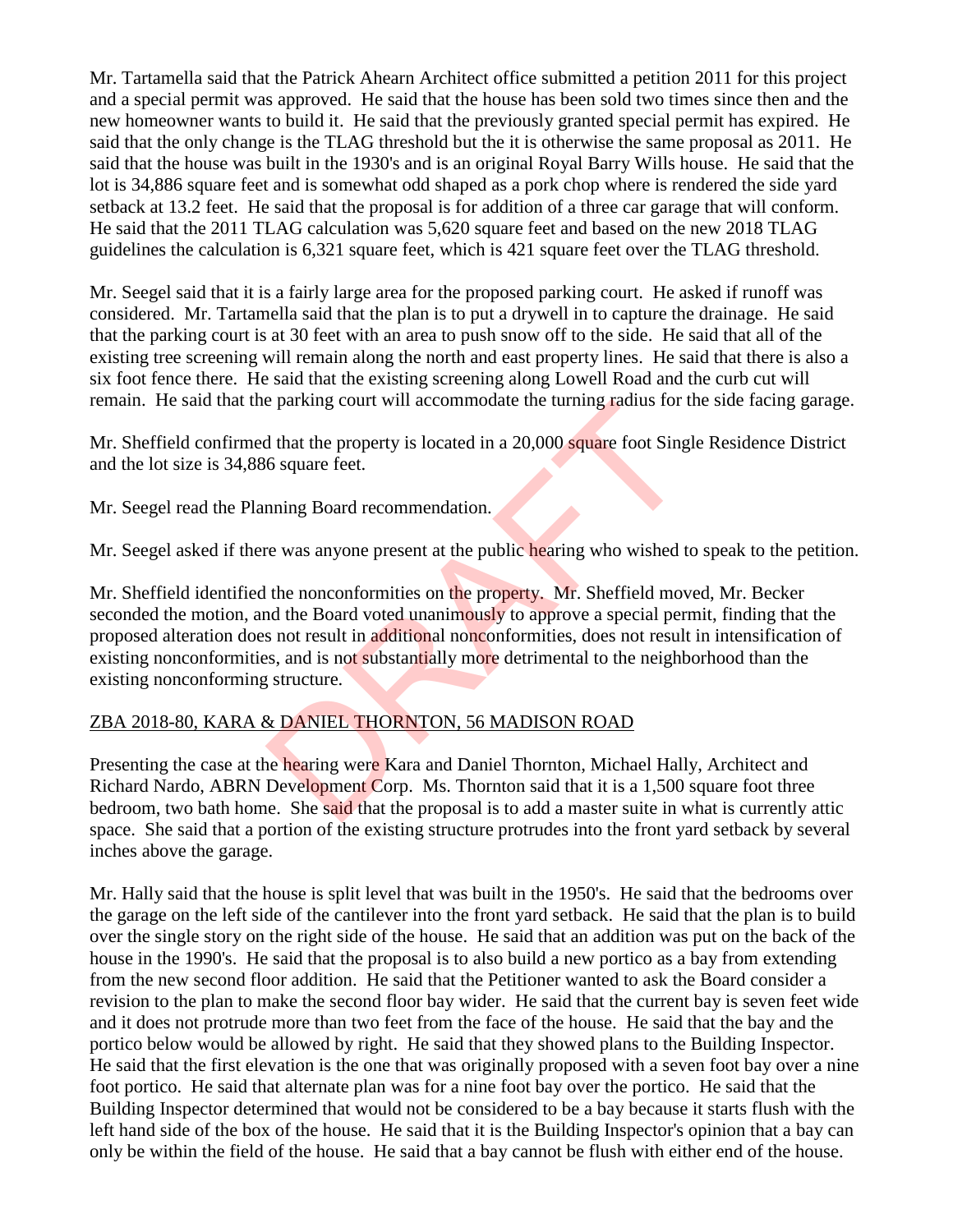Mr. Hally said that he explained to the Building Inspector that there is a certain place in the plan where all three pieces come together. He discussed geometry and water issues with having the seven foot wide bay. He said that a nine foot bay would be more aesthetically pleasing. He said that they want to have the bay centered over the portico, which is centered over the door. He said that they would like to hide the split level look. He said that the request is for approval of the nine foot wide bay, which will result in a better looking project that is more moisture tight.

Mr. Sheffield confirmed that the elevation from the garage side would have a slight horizontal sticking out from proposed roof line to meet the new bay. He said that at the bottom of the new bay, the corner board and shingles at the intersection of the porch roof would be flush, within a dimension of a board. Mr. Hally said that there will be a consistent wall between the two boxes. Mr. Sheffield said that the difference will be the gutter that is not shown. He said that it will not look flush because of the gutter.

Mr. Seegel said that letters of support for the project were submitted from neighbors. Ms. Thornton said that they showed the plans to a number of their neighbors and they did not object to the plans.

Mr. Seegel read the Planning Board recommendation.

Mr. Becker said that the heights shown on the elevations plans refer to the height above average grade. He said that there was no elevation data to support where the average grade is. Mr. Hally said that he measures from concrete around the house to calculate how low the basement is. He said that also tells him how far above grade the line is where the siding and cement meet. He said that he measures from the siding to the roofline and take the concrete average to get the height from average grade. He said that the house will be well below the height limit. nning Board recommendation.<br>
Le heights shown on the elevations plans refer to the height<br>
around the house to calculate how low the basement is.<br>
around the house to calculate how low the basement is.<br>
le the line is wher

Mr. Seegel asked if there was anyone present at the public hearing who wished to speak to the petition.

Mr. Sheffield identified the nonconformities on the property. He confirmed that the Board would be approving the nine foot wide bay shown on the elevation plan dated October 2 2018.

Mr. Sheffield moved, Mr. Becker seconded the motion, and the Board voted unanimously to approve a special permit, in accordance with the plan dated October 2, 2018 that shows a nine foot bay on the second floor, finding that the proposed alteration does not result in additional nonconformities, does result in intensification of existing nonconformities, and is not substantially more detrimental to the neighborhood than the existing nonconforming structure.

### ZBA 2018-81, JAMES MEALEY, 22 COLBURN ROAD

Presenting the case that the hearing were David Himmelberger, Esq., and James Mealey, the Petitioner.

Mr. Seegel disclosed that he is a resident of Garden Close Condominiums and received notice of the petition as an abutter. He asked if there were any objections to his hearing the petition.

Mr. Himmelberger said that the request is for a special permit for a project on a nonconforming undersized lot with a pre-existing nonconforming garage. He said that the garage will be razed and removed, should the special permit be granted. He said that the request is for a special permit to construct three additions to the house, razing an existing one story porch on the left, adding a complementary two story addition to the right flanking the main structure, and adding a two story rear addition with a three car garage under. He said that the additions will be fully compliant with Zoning dimensions. He said that the TLAG will be 5,524 square feet, which is less than the 5,900 square foot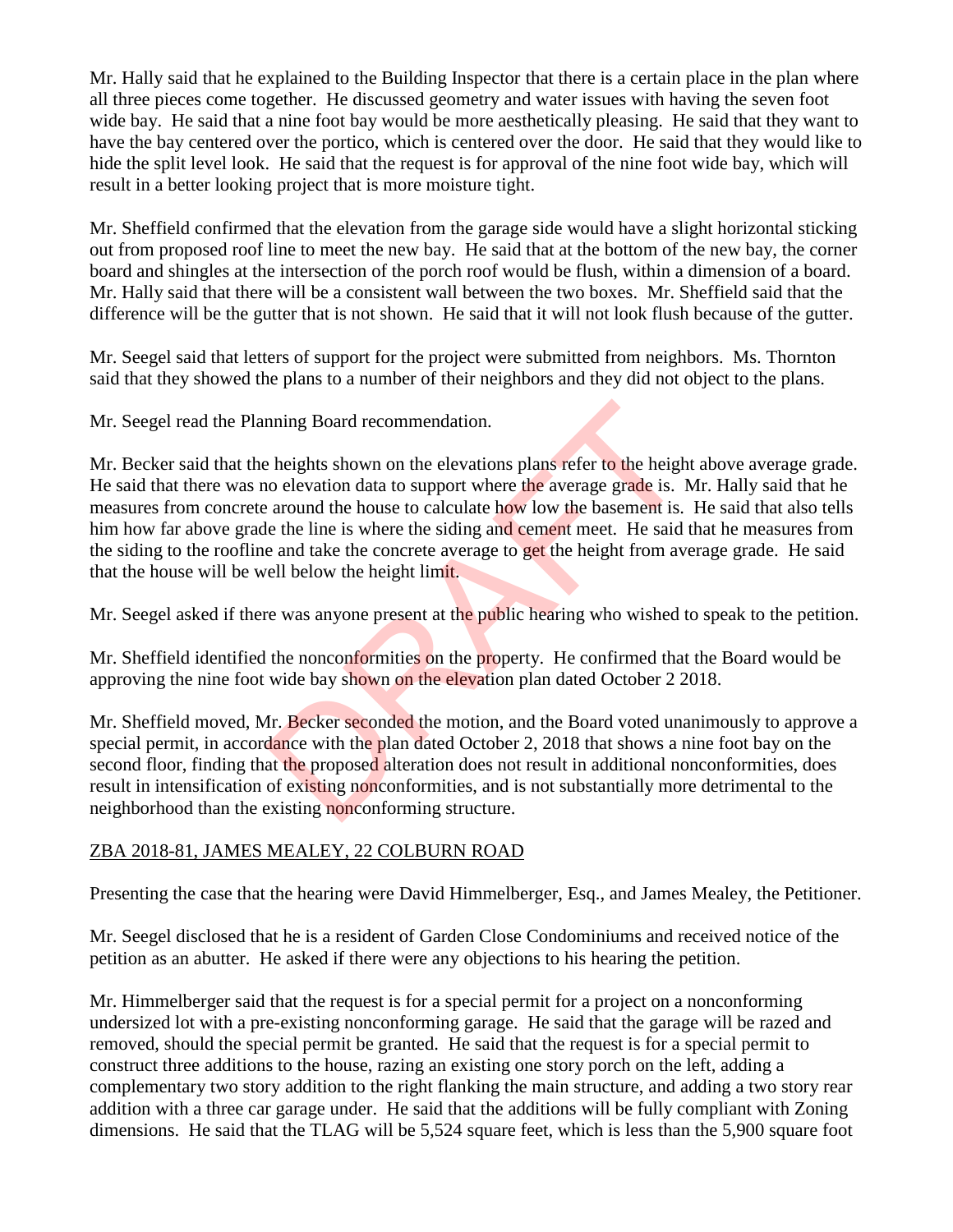threshold for a 20,000 square foot Single Residence District. He said that the existing ridge is 27 feet high and the two additions will be no taller. He said that they will raze the nonconforming garage.

Mr. Himmelberger discussed the requirements for Demolition Delay review. He said that the original thought was that there would be less than 50 percent envelopment of the original structure. He said that they have now determined that it will be 55 percent, so it will require review by the Planning Board. He said that the Petitioner decided that rather than changing to a shed portico for an expanded front stoop, it would be more attractive to the retain existing front portico, which is more traditional. He said that the only change would be that, instead of a shed roof portico, they would retain the existing portico. He submitted a revised A2.1 Plan, dated December 4, 2018, that shows the portico.

Mr. Sheffield said that the northeast elevation shown on the revised A2.1 Plan still reflects the shed, not the existing portico. He said will have to be revised, as well as the note on the survey regarding the proposed covered porch and the proposed shed. Mr. Himmelberger said that they will submit a revised plot plan and a revised Plan A2.1.

Mr. Seegel said that the only nonconformity is the lot size because the nonconforming garage will be demolished.

Mr. Becker said that the height that Mr. Himmelberger referred to above first floor, not average site grade. Mr. Himmelberger said that they will submit a calculation of height from average grade.

Mr. Becker identified the nonconformities on the property. Mr. Becker moved, Mr. Sheffield seconded the motion, and the Board voted unanimously to approve a special permit, subject to conditions that a revised plot plan, a revised A2.1 Plan, calculation of height from average grade, and a Demo Delay review letter be submitted, finding that the proposed alteration does not result in additional nonconformities, does result in intensification of existing nonconformities, and is not substantially more detrimental to the neighborhood than the existing nonconforming structure. only nonconformity is the lot size because the nonconformer and the helphot that Mr. Himmelberger referred to above first floger said that they will submit a calculation of height from the nonconformities on the property.

#### ZBA 2018-82, CHARLES KRAUS, 8 LAWRENCE ROAD

Presenting the case at the hearing were David Himmelberger, Esq., and Charles Kraus, the Petitioner.

Mr. Himmelberger said that the Petitioner is seeking Zoning relief to construct the addition that is shown on the plans. He said that he believes that the Zoning relief qualifies for a special permit. He said that there is an existing nonconforming lot of 6,217 square foot lot in 10,000 square foot district. He said that the existing house is a pre-existing nonconforming structure with a right side yard setback of 18.6 feet and a front yard setback of 24.5 feet. He said that, additionally on the lot, is a pre-existing nonconforming garage with a right side yard setback of 3.4 feet and a rear yard setback of 3 feet. He said that the proposal is to raze the nonconforming garage and build a two story addition containing a one-car garage with living space on the second floor. He said that they believe that because the house is already nonconforming on the right side, when applying the test for a special permit, one could identify the right side setback as one area where the existing structure does not conform and then find whether the proposed alteration or addition would intensify the existing nonconformities or result in additional ones. He said that the proposed construction does intensify the nonconformity by extending the nonconforming structure closer to the lot line. He said that it will not result in additional nonconformities in the sense that it is already an existing nonconforming side yard setback. He said that although they will be intensifying the nonconformity, they will not be adding a new one. He said that, having reached that predicate step in the application for a determination for a special permit, the Petitioner asks that the Board conclude that the change is not substantially more detrimental than the existing nonconforming structure.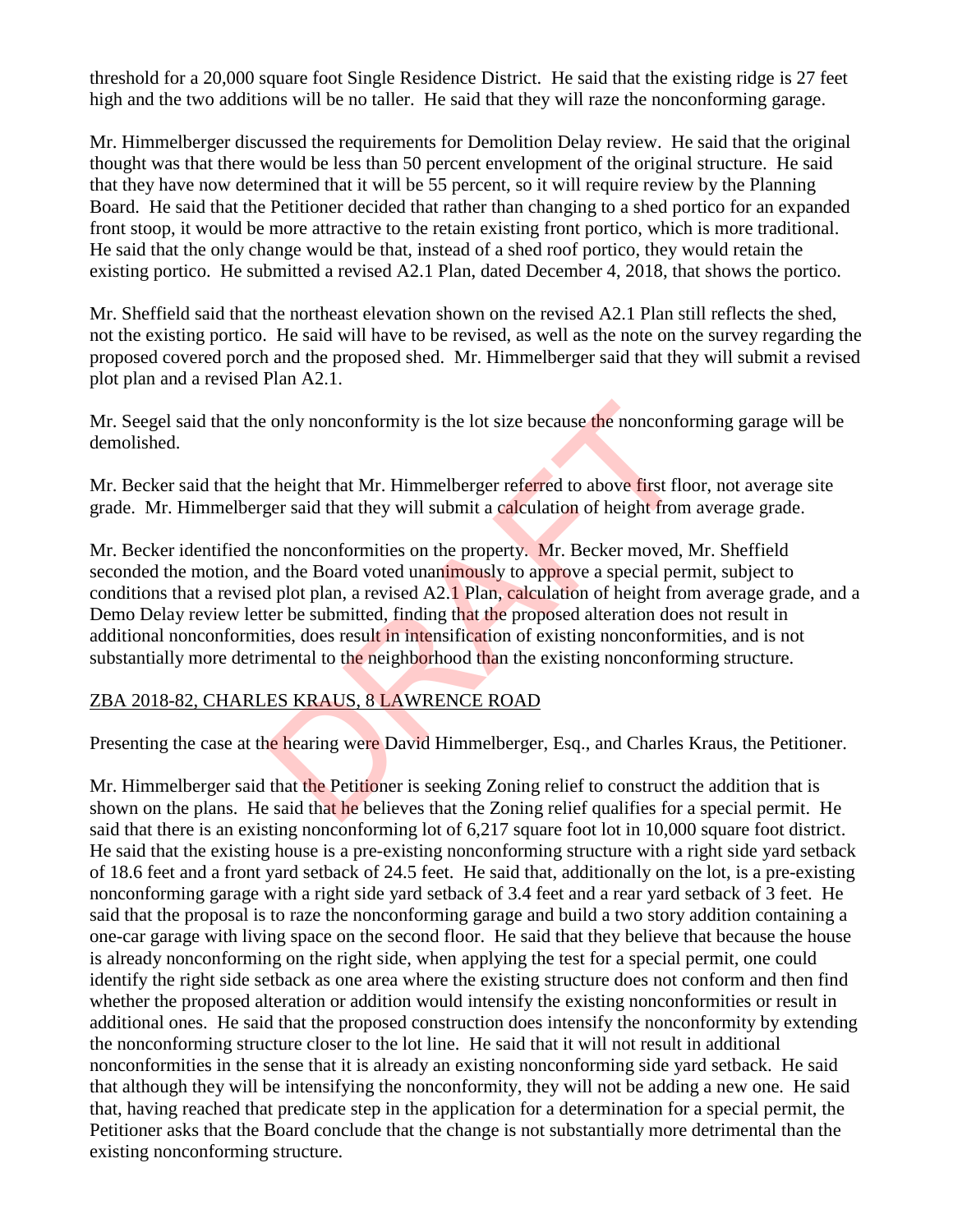Mr. Himmelberger read letters of support from neighbors at 19 Willow Road, 4 Dorset Lane, and 9 Lawrence Road.

Mr. Himmelberger said that the plot plan shows the existing building height at 35 feet 6 inches, which is due to the drop off on one side. He said that the proposed height will be 35 feet, 9 inches. He said that it will be built into the exposed area. He said that the peak heights will remain the same.

Mr. Seegel said that the proposed construction will essentially double the size of the house. Mr. Himmelberger said that they will increase the TLAG but it will be just slightly over the threshold. Mr. Becker said that threshold is for a 10,000 square foot lot, not a 6,200 square foot lot. Mr. Himmelberger said that the TLAG will be 3,952 square feet.

Mr. Himmelberger said that the renderings that were submitted show a very seamless addition.

Mr. Seegel asked if the petition was submitted as a variance. Mr. Himmelberger said that it was submitted for a variance or a special permit. He said that when they submitted the application for a special permit, the Executive Secretary suggested that it might not be viewed that way and suggested that it be submitted as a variance and special permit. He said that he continues to believe that by applying the language of the bylaw regarding changes to pre-existing nonconforming structures, the Board is well within its purview to make a determination as to whether the change will be substantially more detrimental than the existing nonconforming structure. He said that the Board gets to that decision after it first finds that the proposed addition does not conform to the ZBL and further finds that it intensifies the existing nonconformity, namely, the right side yard setback. He said that having concluded that it does result in an intensification, the question turns to whether it will be substantially more detrimental. He said that they urge the conclusion that it is not more detrimental. He said that they are supported in that opinion by three direct abutters. He said that the neighborhood is fairly dense to begin with. He said that, based on the application of the bylaw, the Board has jurisdiction to make a determination under the special permit provisions set forth in Section 17 of the ZBL. petition was submitted as a variance. Mr. Himmelberget<br>
e or a special permit. He said that when they submitted the<br>
utive Secretary suggested that it might not be viewed that<br>
variance and special permit. He said that he

Mr. Becker said that he understands the argument, but if you take it to its conclusion, that would say that any intensification, without limit, could be treated as a special permit. He said that if that were the case, there would be no need for variances. He said that if one had a 20 foot setback and there was an existing nonconformance at 19 feet and you went to 18.99 feet, one might argue whether that is an intensification or not. He said that if you went from 19 feet to 1 foot, that is an intensification. He said that at some point you get away from intensification and require a variance because otherwise the underlying requirement of setback has no meaning. Mr. Himmelberger said that a variance is applicable to lots that are conforming at the outset. He said that this is pre-existing nonconforming. He said that variances are for conforming structures on conforming lots and special permits are for preexisting nonconforming structures and lots.

Mr. Sheffield said that the bylaw states that the shape, topography, or soil condition must be taken into consideration for a variance.

Mr. Seegel read the Planning Board recommendation. He said that the Planning Board said that there is no basis for granting a variance for this. He asked if the Petitioner is asking to waive any rights to a variance. Mr. Himmelberger said that the Petitioner is arguing in the alternative. He said that in submitting as a variance and a special permit, he began by explaining why they believe that a special permit would be appropriate. He said that they applied for a variance because there was disagreement with his interpretation of the bylaw. He said that in the event that the Board is not persuaded that the Zoning relief is applicable under Section 17 of the ZBL, they believe that the petition also qualifies for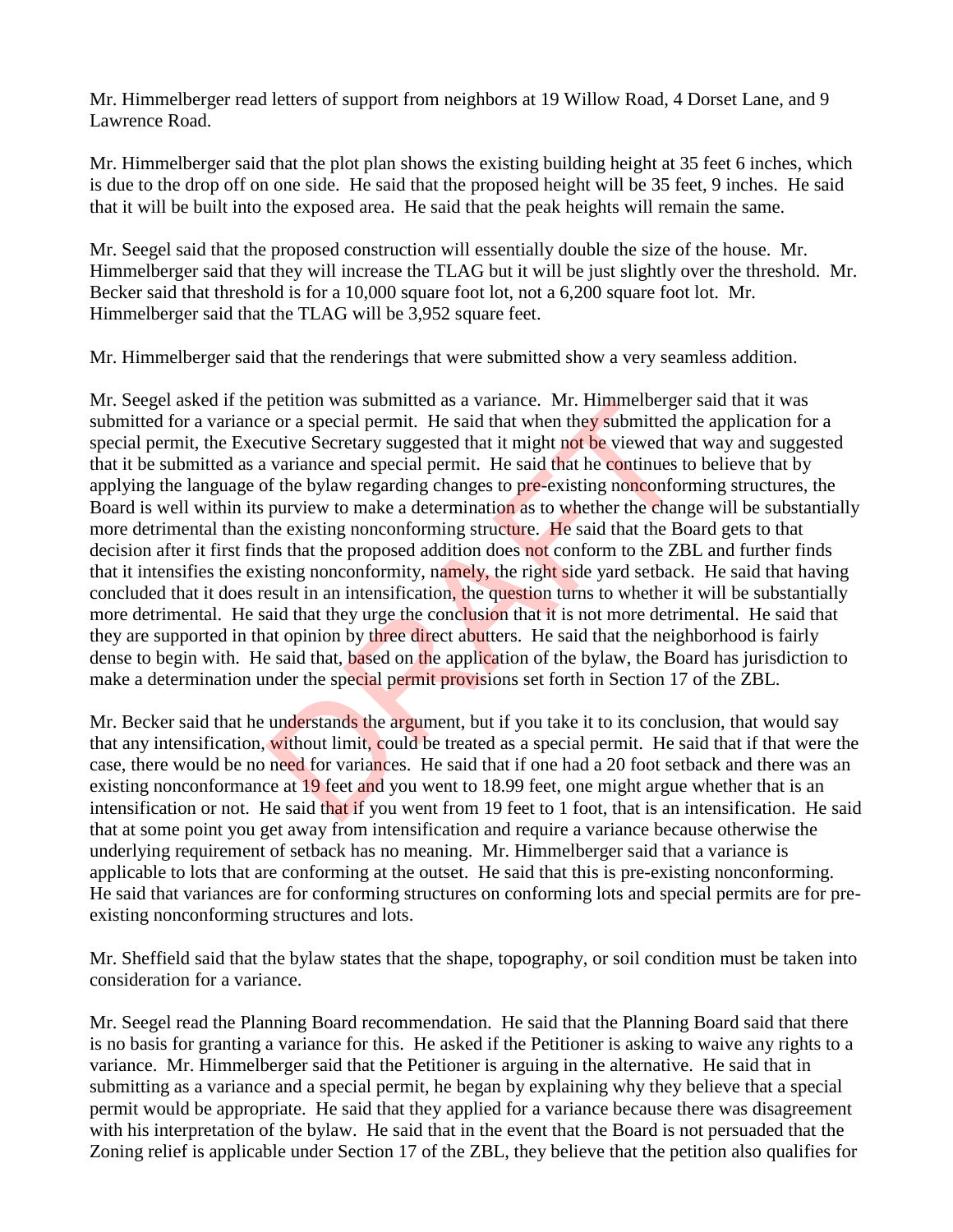a variance, based on the shape of the lot or the topography. He said that they submitted that application originally as a special permit and they continue to believe that it is qualified for a special permit because it is a pre-existing nonconforming structure and they are simply applying the clear language of the bylaw. He said that with respect to Mr. Becker's concerns, there is a limit once something becomes substantially more detrimental, and the variances apply in other situations where a special permit is not applicable.

Mr. Seegel said that the Planning Board opined that the shape of the lot, the soil condition and the topography are not issues here. Mr. Himmelberger said that there is a 10 foot slope. Mr. Becker said that the slope does not affect where the addition is proposed to go.

Mr. Seegel said that the Petitioner will have to choose whether to seek a special permit or a variance. Mr. Himmelberger said that a special permit is the appropriate Zoning relief to seek. He said that the only decision for the Board is its determination that the change will not be substantially more detrimental than the existing nonconforming structure, for the reasons that he laid out and the fact that the neighbors support the proposal. Mr. Seegel confirmed that the neighbor at 4 Dorset Lane supports the project. Mr. Becker said that he was willing to consider the proposal as a special permit but would conclude that it would be more detrimental to the neighborhood. He said that it is too much on this lot, which is significantly smaller than what would be required in the district. He said that it will be the largest house on the street by a long shot. He said that because of the small lot combined with a large house, it would be the most intense use of the lot in the neighborhood. Mr. Seegel said that he agreed. He said that if there was an application for a Chapter 40B project on a 25,000 square foot lot in a 40,000 square foot district, the Board could not fight it because the State Statute does not give it the right to. He said that it is the same thing, the intensification is so great. Mr. Sheffield said that the design tried hard but he could not get away from the discrepancy in size. if e proposal. Mr. Seeger continued that the neighbor at 4<br>
is said that he was willing to consider the proposal as a spe<br>
be more detrimental to the neighborhood. He said that it<br>
maller than what would be required in the

Mr. Himmelberger said that it seems that the Board has concerns about the size and the scale relative to the lot, the aesthetics are not an issue but the concern is that is it bigger. Mr. Becker said that a concern is that it will be more intense. He said that it is an interplay of it being bigger on a small lot. Mr. Himmelberger asked if it should be reduced in size. Mr. Seegel said that the mass and bulk would have to be reduced.

Mr. Himmelberger requested that the Board allow the petition to be withdrawn without prejudice.

Mr. Sheffield moved, Mr. Becker seconded the motion, and the Board voted unanimously to allow the petition to be withdrawn without prejudice.

Mr. Becker said that there is a retaining wall on the right hand side of the property. He said that there is a significant difference in elevation between this lot and 19 Willow. He asked if anyone looked at the capacity of the retaining wall to sustain added loads from a building that is three feet away from it. Mr. Kraus said that is part of the process. He said that he had not gone down the road of construction drawings yet but with neighbor about their concerns about the wall. He said that he has looked at it for years in terms of what can be done with it. He said that it would be something that they would address.

Mr. Kraus discussed the bulk in terms of numbers. He said that it will be over the TLAG threshold and the ratio to lot size. He said that it was designed with that in mind. He said that he tried to minimize what the bulk will look like.

Mr. Becker said that if everything was centered in the lot, it would be easier to swallow than tucked in the corner, perched up and looming over people on the sides of it. He said that it is a tough problem.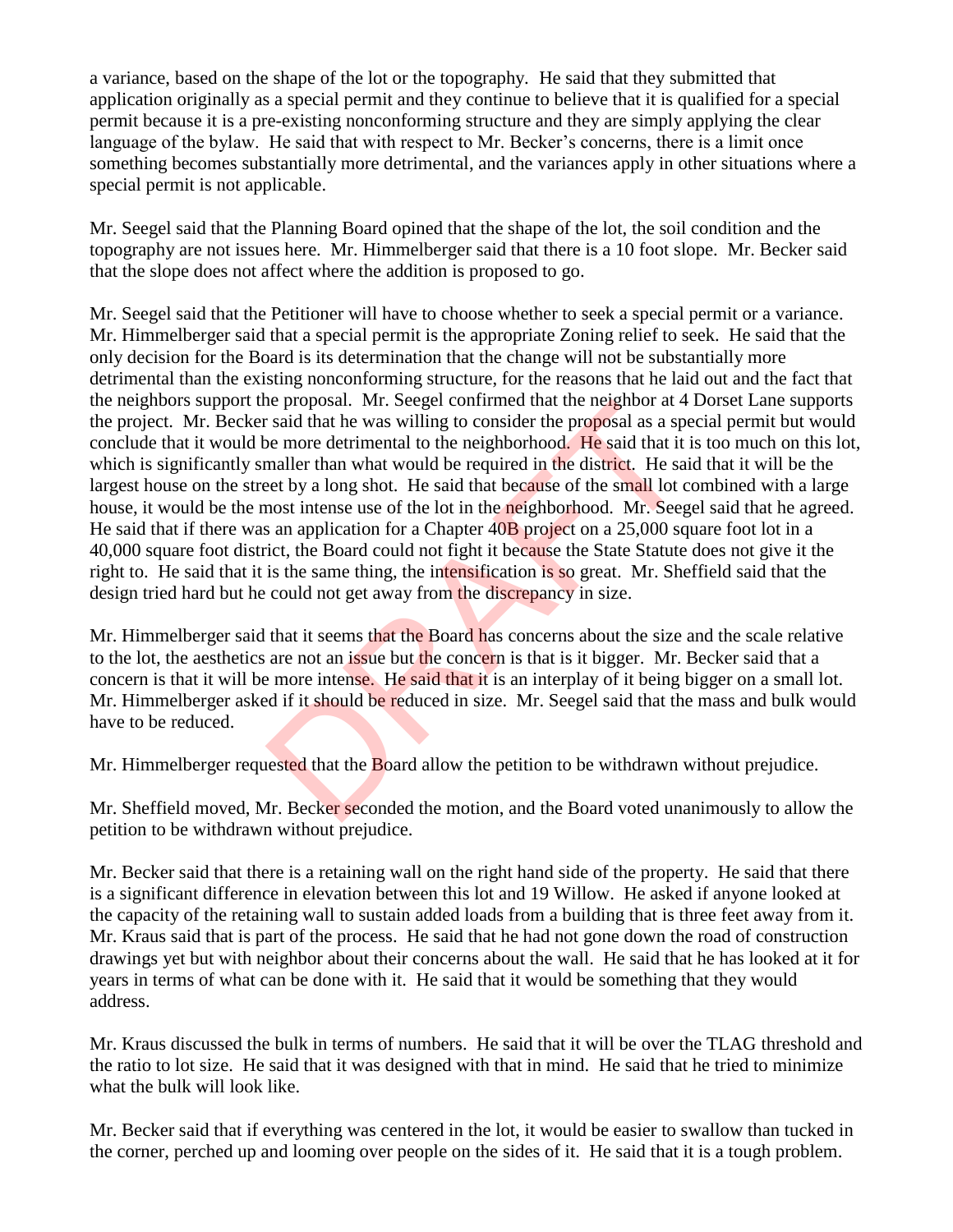Mr. Kraus said that they have an existing nonconforming garage. He asked the Board to confirm that if it was submitted as a detached garage it would be considered as a special permit. Mr. Seegel said that the Board does not have the authority to advise the Petitioner on that.

### ZBA 2018-83, MARIA GAVRIS, 10 EDMUNDS ROAD

Presenting the case at the hearing was Maria Gavris, the Petitioner. She said that the request is for a special permit for a nonconforming lot with a pre-existing nonconforming structure. She said that the proposed additions will meet setback requirements. She said that she will be moving her parents into the home with her. She said that the plan is to create a first floor master. She said that there is a lot of space available on the right side of the property. She said that there will be no change to the topography. She said that she spoke with her neighbors and the ones that are most impacted are all in approval. She said that the neighbors were most concerned that the wooded area on the right side of the property be retained, which is what she plans to do.

Mr. Becker said that the heights from average grade are shown on the plans but there was no grade data submitted to support the calculation.

Mr. Seegel asked if the plan is to add a one car garage. Ms. Gavris said that the plan is to add a doorway and an oversized one car garage. She said that she will keep the existing garage and add to the right of it. She said that she did not like the visual of a three car garage facing the road. She said that the existing garage is a tandem. Exercise to the plans but the calculation.<br>
plan is to add a one car garage. Ms. Gavris said that the eed one car garage. She said that she will keep the existin<br>
that she did not like the visual of a three car garage faci

Mr. Seegel asked about the purpose of the rear addition. Ms. Gavris said that her Architect told her that would make the roofline work.

Mr. Seegel confirmed that the proposed deck will be conforming.

Mr. Seegel said that the only issue is enlarging the garage on an undersized lot.

Mr. Sheffield asked about the deck. Ms. Gavris said that she has an existing patio that will be extended later. Mr. Sheffield confirmed that the area will not be enclosed.

Mr. Seegel read the Planning Board recommendation.

Mr. Becker identified the nonconformities on the property. Mr. Becker moved, Mr. Sheffield seconded the motion, and the Board voted unanimously to approve a special permit, finding that the proposed alteration does not result in additional nonconformities, does result in intensification of existing nonconformities, and is not substantially more detrimental to the neighborhood than the existing nonconforming structure.

### ZBA 2018-84, WELLESLEY COLLEGE, 106 CENTRAL STREET- SCIENCE CENTER

Presenting the case at the hearing were Justin Mosca, P.E., VHB, David Conway, P.E., Nitsch Engineering, Tim Singleton, Wellesley College, and Stephen Langer, Esq.

Mr. Mosca said that what is before the Board is the culmination of the Science Center project. He said that Wellesley College will replace Sage Hall, which is an outdated building that is past its useful life, with modernization of class and lab space, and offices. He said that exterior improvements will tie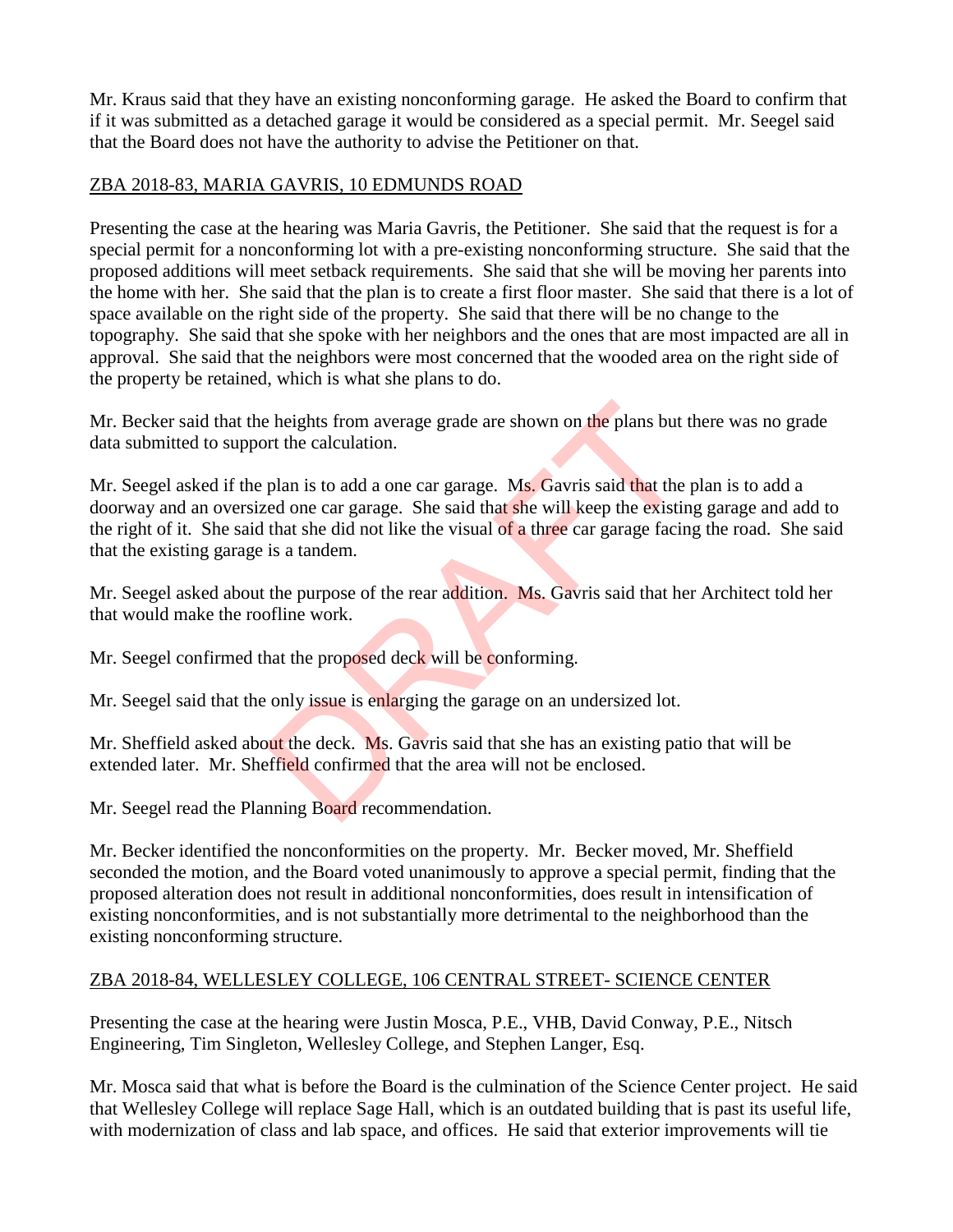together the previously approved Global Flora and L&E projects. He said that the landscape has been designed to be exterior educational space.

Mr. Mosca said that project is located in the middle of the campus and will be closer than 800 feet to any streets that surround the campus.

Mr. Becker said that a challenge with the drawings was that the architect used a different compass than the civil engineer. Mr. Mosca said that the surveyor may have used a different compass as well.

Mr. Mosca said that Sage was built in the 1920's, the L wing was built in the 1970's, and the E wing was built in the 1990's. He said that once the work is done on the Science Center Project, the temporary trailers that were approved will be coming down and the lot will be restored.

Mr. Mosca said that there is a cluster of pavilions with wings that will surround the new Innovation Hub space. He said that there are teaching greenhouses with classroom space for research. He said that project is designed to respond to the topography and the existing pedestrian connections.

Mr. Becker asked about the location of the rainwater tanks and Mr. Mosca displayed their location on a rendering that was projected.

Mr. Mosca said that the landscape objective was to extend the classroom to the outside. He said that they are focused on maintaining the Olmstead design feel to it. He said that the plant selections are based on pest control and pollination. He said that they do not want to use fertilizers or pesticides.

Mr. Mosca said that the intent is to connect all the pieces surrounding it, including the residential halls, the Observatory and the quads. He said that there is a wetlands area on the south side that will provide a biodiversity habitat. He said that there is a wetlands area to the side where they will study climate change. He said that there will be a beauty and function area as you come to the Science Center, as well as an experimental planting area. to respond to the topography and the existing pedestriant<br>the location of the rainwater tanks and Mr. Mosca displaceted.<br>landscape objective was to extend the classroom to the to-<br>intaining the Olmstead design feel to it.

Mr. Mosca said that site layout will be similar to what is there today except for the road to the Observatory. He said that what is currently head in parking will change to parallel parking. He said that it is a thin drive aisle width. He said that there will be accessible spaces up by the building and walkways leading down to other components of the facility.

Mr. Mosca said that site utilities will be essentially what is needed, water and sewer, storm drain and some steam lines. He said that most of the building services are come down into the L Wing, which was previously reviewed. He said that the transformer and generator was previously reviewed. He said that the plan set is so large because they are trying to combine all of the drawings now. He said that if something has to be modified, the Building Inspector will not have to look at three sets of drawings. He said that  $L \& E$  Wing and Global Flora drawings were included in this set.

Mr. Mosca discussed water supply protection. He said that it was previously reviewed by the Board. He said that chemical storage is in the L Wing in storage areas that are regulated. He said that the College has a Spill Prevention Plan, Source Water Assessment Plan, and Hazardous Material Transportation Security Plans. He said that any fill that is brought in is free of hazardous content and debris, in accordance with the bylaws. He said that there is a Stormwater O & M Plan for the system. He said that the Contractor has committed to any refueling adhering to the College's Spill Prevention Plan in upland areas.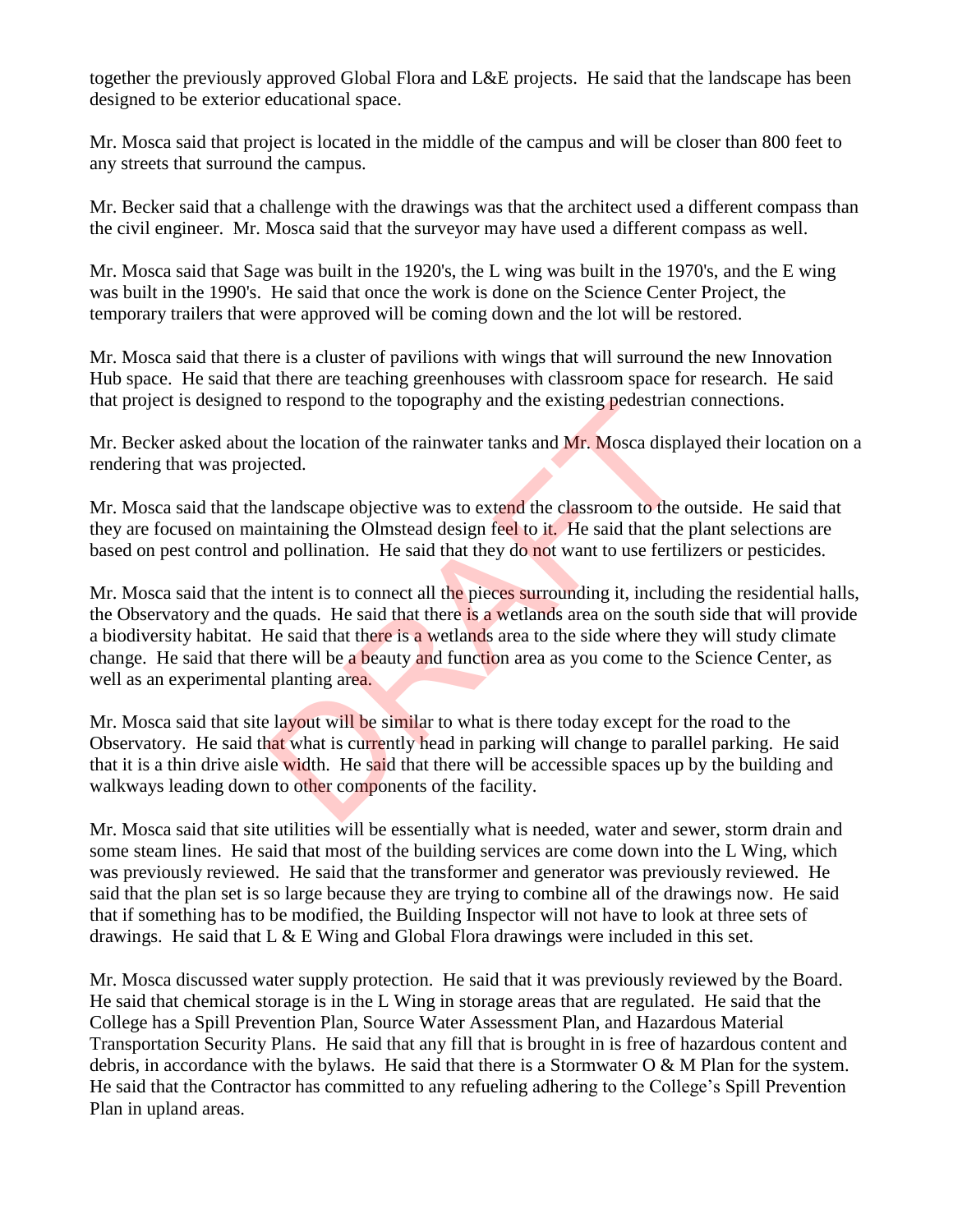Mr. Mosca said that the College's wells are located northwest of the project. He said that the stuff that will happen will be on the opposite side of the Science Center.

Mr. Mosca discussed construction management. He said that construction is targeted to begin in the late Spring of 2019 and run through September of 2021, 7 am to 6 pm, Monday through Friday, 8 am to 6 pm on Saturdays, with the understanding that there is no construction of Sundays without the Police Department's approval. He said that there will be about 120 workers maximum during full operation, construction workers will park on at a remote site on the campus, deliveries will come from the west along Route 135 and enter onto College Road, there will be wheel washes, and sediment is controlled under a NPDES CGP SWPPP.

Mr. Mosca said that they spoke with Michael Grant, Building Inspector, who thought that they might need a building height variance. He said that it will be below the existing Sage Hall height but because Sage Hall will be coming down, it will not be considered to be an addition. He said that there are constraints that justify a variance. He said that the Planning Board recommended waiving the requirement based on the Dover Amendment. Mr. Seegel said that the Board would grant a waiver based on the Dover Amendment.

Mr. Becker said that the CMP that was submitted for this project consisted of three slides. He asked if there is a full document for L&E Wing or Global Flora. Mr. Mosca said that a five phase CMP was put together by Turner Construction to encompass all of the projects. He said that the pages that dealt with this phase of the construction was submitted. He said that the full CMP was submitted earlier to the Board. Mr. Sheffield said that he remembered the conversations about access and parking.

Mr. Becker asked how the projects will fit together and if any changes had been made for this phase of the project. He said that it appears that they will be taking all of the rainwater from the roofs and bringing it down to the tanks next to the greenhouse. Mr. Conway said that almost all of the roof water will go to the tanks, except for a small piece at the back. Mr. Becker said that the system appears to loop around the building and there was something at the bottom of the sheet that he could not see a connection between. Mr. Conway said that it will all go into the tanks at Global Flora. Mr. Becker said that something comes down to the corner of the building and ends there. Mr. Conway that it goes to the existing system that discharges to the wetland. Mr. Mosca said that there are a couple of pipes going into the wet meadow. Mr. Becker asked if it has grease and sediments traps. Mr. Conway said that it does. Mr. Seegel said that there is an Order of Conditions that controls it. Mr. Conway said that there was interest in balancing the needs of the wetlands to stay wet and the needs for watering at Global Flora. e Dover Amenament. Mr. Seeger said that the Board we<br>endment.<br>CMP that was submitted for this project consisted of the<br>for L&E Wing or Global Flora. Mr. Mosca said that a f.<br>Construction to encompass all of the projects. H

Mr. Becker said that he looked at the conditions for L&E and Global Flora and it looked like those conditions would suffice for this project as well.

Mr. Seegel asked if Mr. Langer would draft a Site Plan Approval and conditions to submit to the Board for its approval. He said that the Board issued Site Plan Approvals for the Global Flora and L&E projects that Mr. Langer can reference. Mr. Becker said that the Board will take further action at a business meeting.

Mr. Sheffield discussed the architectural design, block versus clear glass. Mr. Singleton said that it was a challenge to coordinate needs. Mr. Mosca displayed slides of the interior space. He said that there will be a lot of natural light inside.

Mr. Seegel moved, Mr. Becker seconded the motion, and the Board voted unanimously to grant Site Plan Approval, subject to review and approval of conditions and waivers at a public meeting, on a date